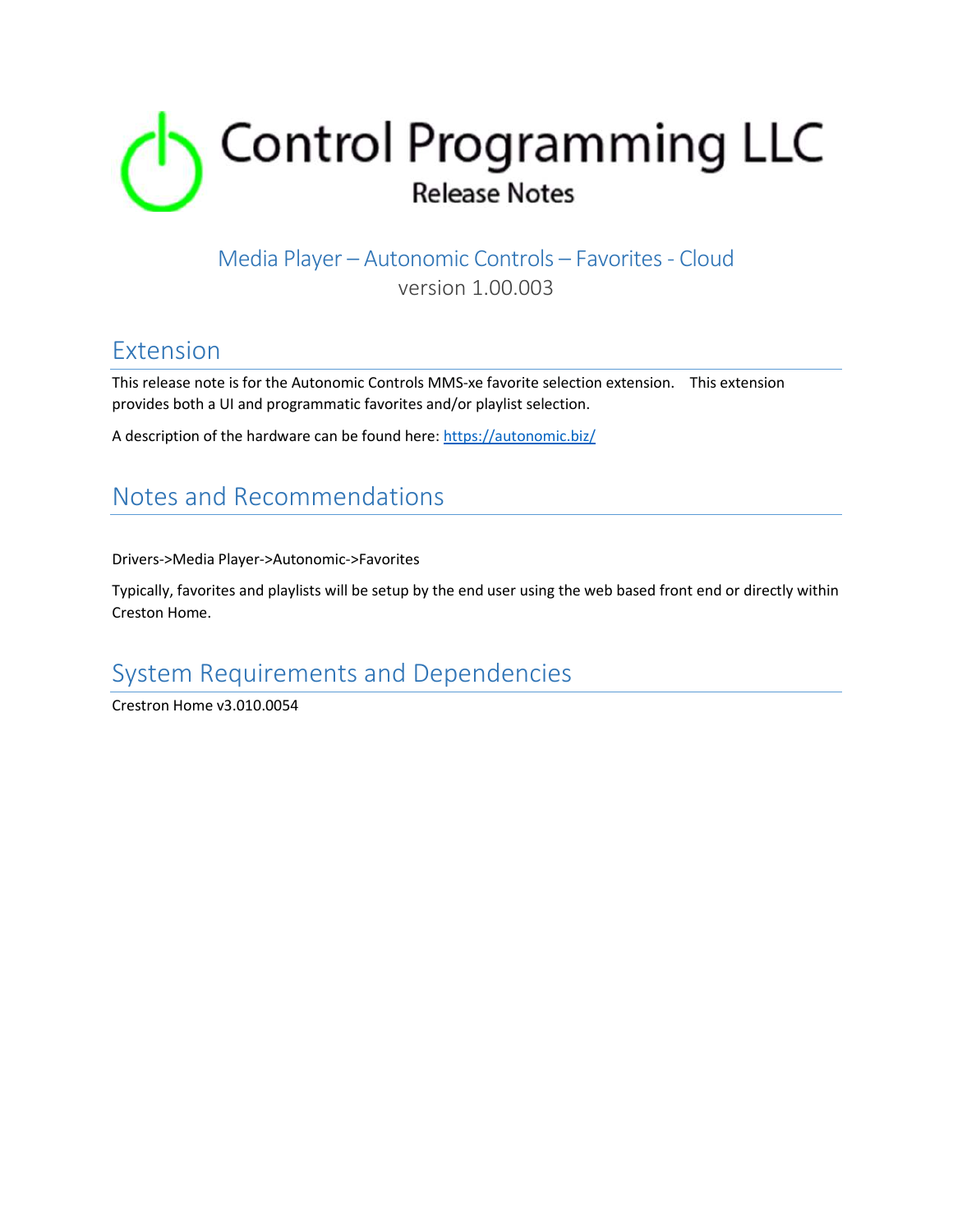# Operation Installation/Upgrade Instructions

#### Installer Options

| <b>MMS IP Address</b><br>IP Address of Autonomic's MMS device                                                      | 10.2.176.35      |  |  |  |  |  |
|--------------------------------------------------------------------------------------------------------------------|------------------|--|--|--|--|--|
| <b>MMS Specific Player</b>                                                                                         |                  |  |  |  |  |  |
| T<br>MMS Specific Player Being Controlled                                                                          | Player_A         |  |  |  |  |  |
| <b>MMS Control Username</b><br>Control username, leave blank if no login required                                  | randy            |  |  |  |  |  |
|                                                                                                                    |                  |  |  |  |  |  |
| <b>MMS Control Password</b><br>Control password, leave blank if no login required                                  | password         |  |  |  |  |  |
| Show in Home Screen<br>Checked to show on Home screen                                                              | $\Box$           |  |  |  |  |  |
| Show on Room Screen<br>Checked to show in Room screen                                                              | ⊠                |  |  |  |  |  |
| Developed By<br>Control Programming LLC, click to discover more Crestron Home<br>extensions.                       | <b>CPLLC.net</b> |  |  |  |  |  |
| <b>Custom Command 01 Descriptor</b><br>Custom Command Descriptor. Leave blank if this command is not being         | Command 01       |  |  |  |  |  |
| used                                                                                                               |                  |  |  |  |  |  |
| <b>Custom Command 01 String</b><br>Custom Command Descriptor. Leave blank if this command is not being<br>used     | String 01        |  |  |  |  |  |
| Custom Command 02-09                                                                                               |                  |  |  |  |  |  |
| <b>Custom Command 10 Descriptor</b><br>Custom Command Descriptor. Leave blank if this command is not being<br>used | Command 10       |  |  |  |  |  |
|                                                                                                                    |                  |  |  |  |  |  |
| Custom Command 10 String<br>Custom Command Descriptor. Leave blank if this command is not being<br>used            | String 10        |  |  |  |  |  |

**MMS IP Address -** IP address of MMS-xe player**.** 

**MMS Specific Player –** Player\_(A\_E) depending on MMS model

**Show on Home Screen –** check if extension is displayed on the home screen

**Show on Room Screen –** checked if extension is displayed in room.

**Developed by –** Extension has been developed by CPLLC.net. Click on the link to discover additional extensions.

**Custom Command 01-10 Descriptor –** This contains the description of the Autonomics specific control command. Leave blank if not used.

**Custom Command 01-10 String** – This contains the Autonomics specific control command. Leave blank if not used.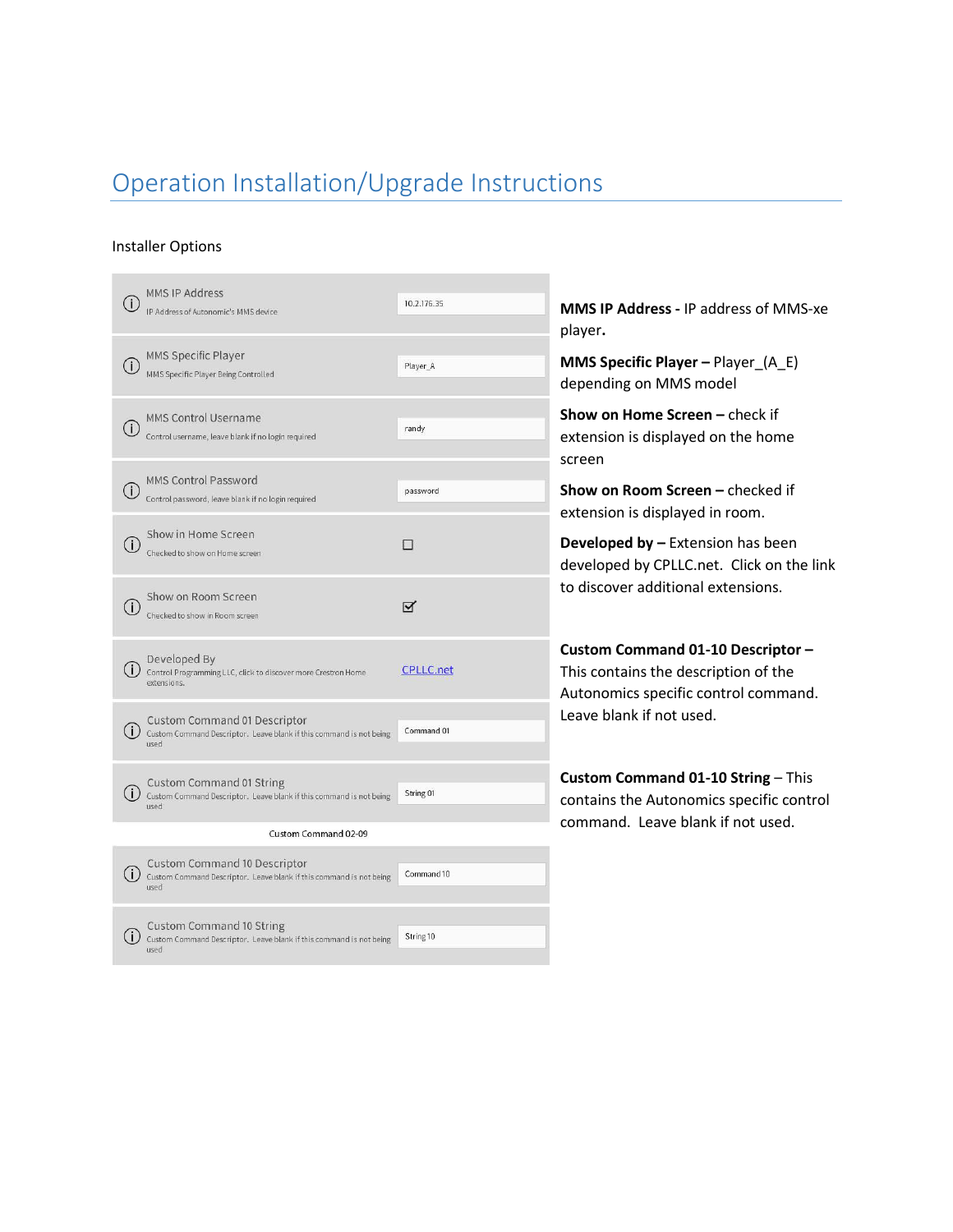#### **ACTIONS**



**Execute Command –** Installer created custom commands that can be triggered within a sequence

**Recall Favorite –** provides the action hooks to programmatically recall a specified favorite

**Recall Playlist –** provides the action hooks to programmatically recall a specific playlist



Once Recall Favorite and/or Recall Playlist has been selected a list of favorites/playlists will be displayed to choose from.

#### **EVENTS**



**Selected –** Triggered whenever a favorite and/or playlist has been selected. This can be used to turn the room on.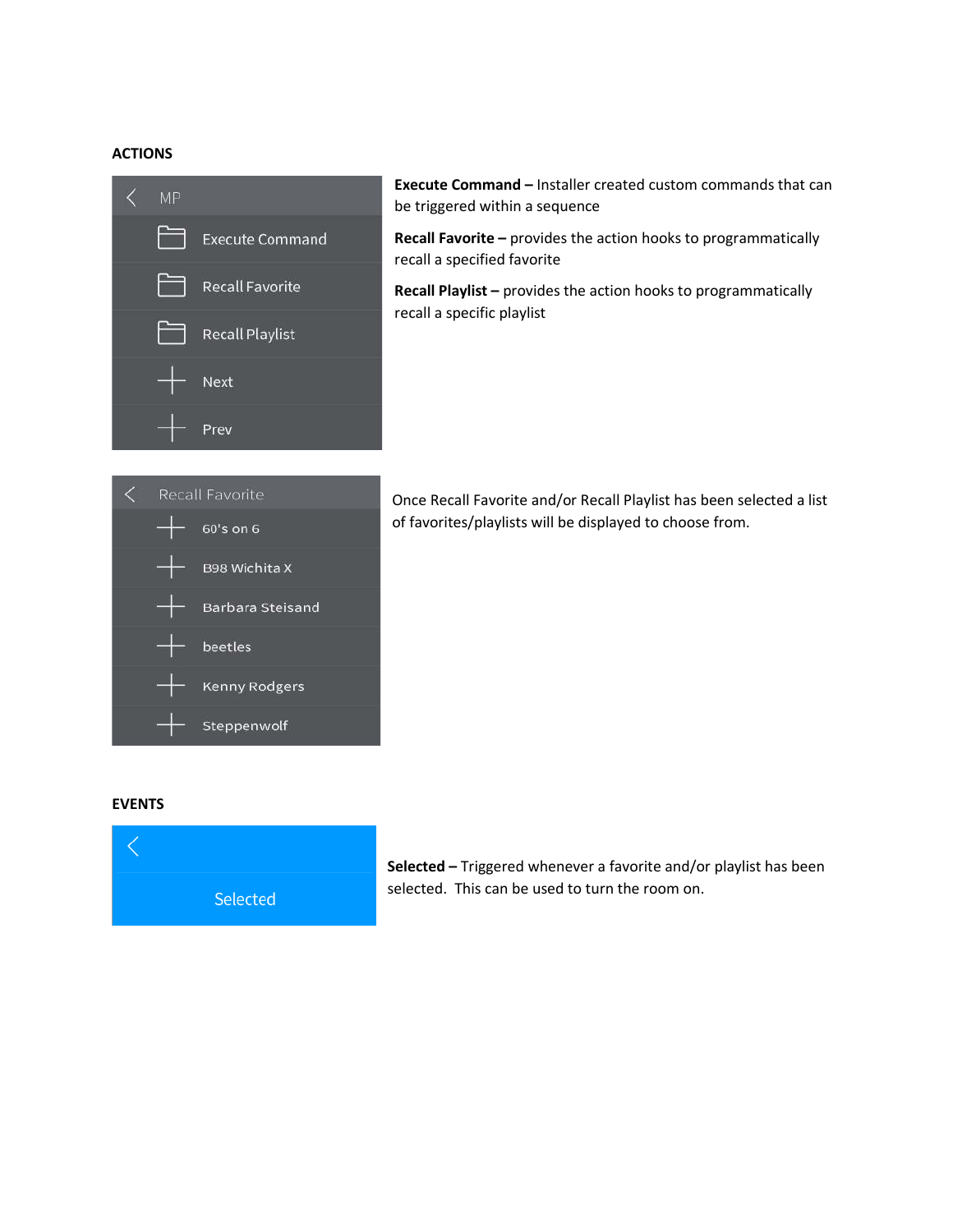## End-User Experience



The above tiles give feedback when an error has been encountered.

The upper left image is displayed when the player instance has been incorrectly entered or does not exist.

The upper right image is displayed when an invalid IP address has been entered.

The lower left image is displayed when the IP connections has been lost.

The lower right image is displayed when an invalid login username/password has been specified or no login was specified when one is required.

Regarding the player instance, it must be spelled exactly like "Player A" and is case sensitive. Depending on the MMS model there can be upwards of 5 players: A to E. These can be changed using the web based configuration.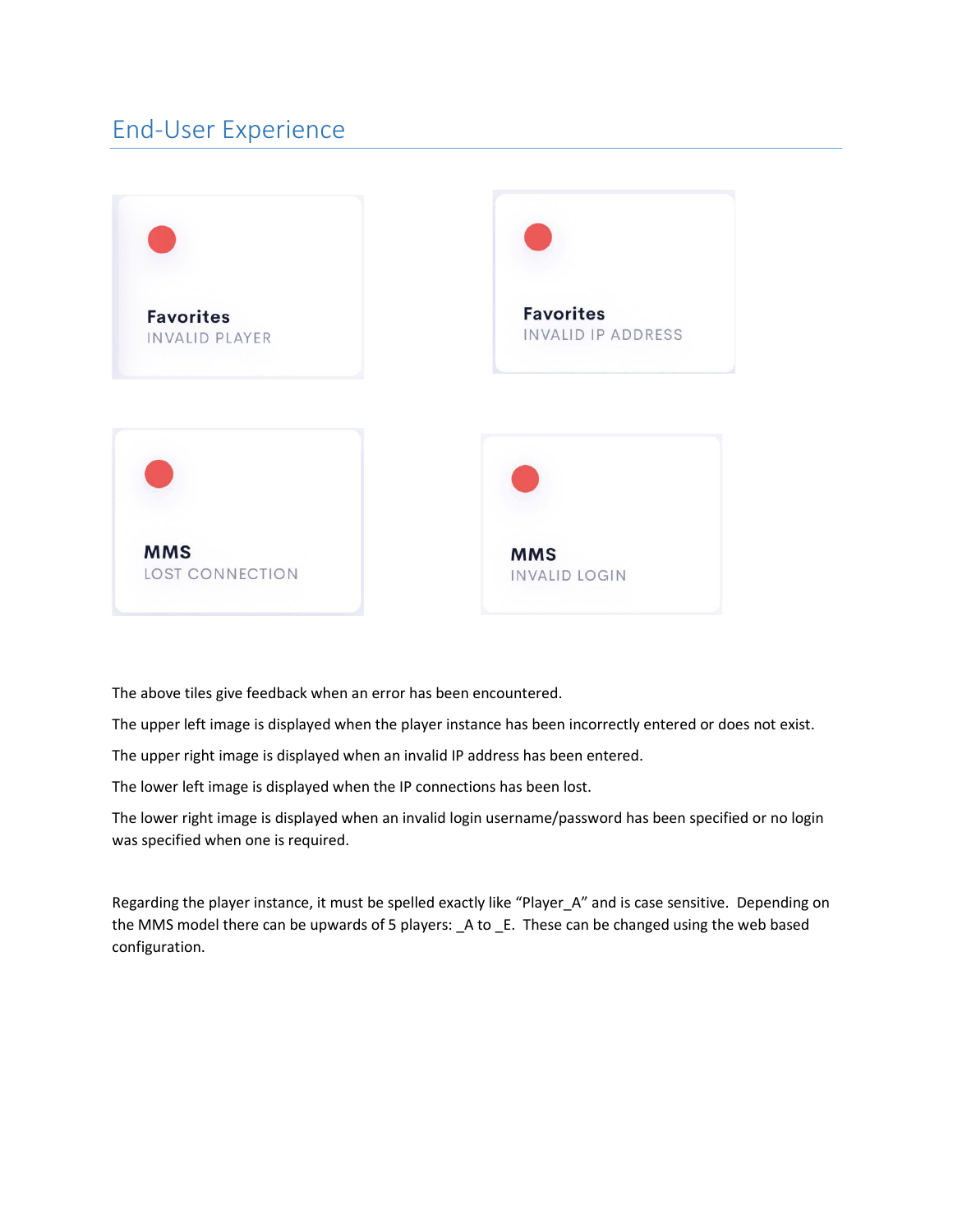| • Il AT&T Wi-Fi <b>全</b>                             | 4:29 PM               | $7100\%$ |
|------------------------------------------------------|-----------------------|----------|
| $\leftarrow$                                         | Test                  | $\cdots$ |
| Player A My Music is on.                             |                       |          |
|                                                      |                       |          |
|                                                      |                       |          |
|                                                      |                       |          |
|                                                      |                       |          |
| QUICK ACTIONS                                        |                       |          |
| Select                                               |                       |          |
|                                                      |                       |          |
|                                                      |                       |          |
| ROOM SERVICES                                        |                       |          |
| areatest hi<br>л                                     | O                     |          |
| Audio                                                |                       |          |
| <b>PLAYER A MY MUSIC</b><br>ON                       | Favorites<br>PLAYER_A |          |
|                                                      |                       |          |
| Player A My Music in Test<br>$\widehat{\phantom{a}}$ |                       | 1.1.     |
| <b>PR</b>                                            | æ                     | 0.00     |
| Home                                                 | Rooms                 | More     |

The left screen shot shows the extension next to the room's audio feedback. The right screen shots show a list of MMS favorites that can be selected.

It is recommended that the audio input be manually selected and then the favorites list be used to changes the music stream.

## Limitations/Known Issues

No know limitations or issues

## Supported Features

Not applicable

### Test Environment

- CP4-R and MC4-R
- Crestron Home v3.008.0054